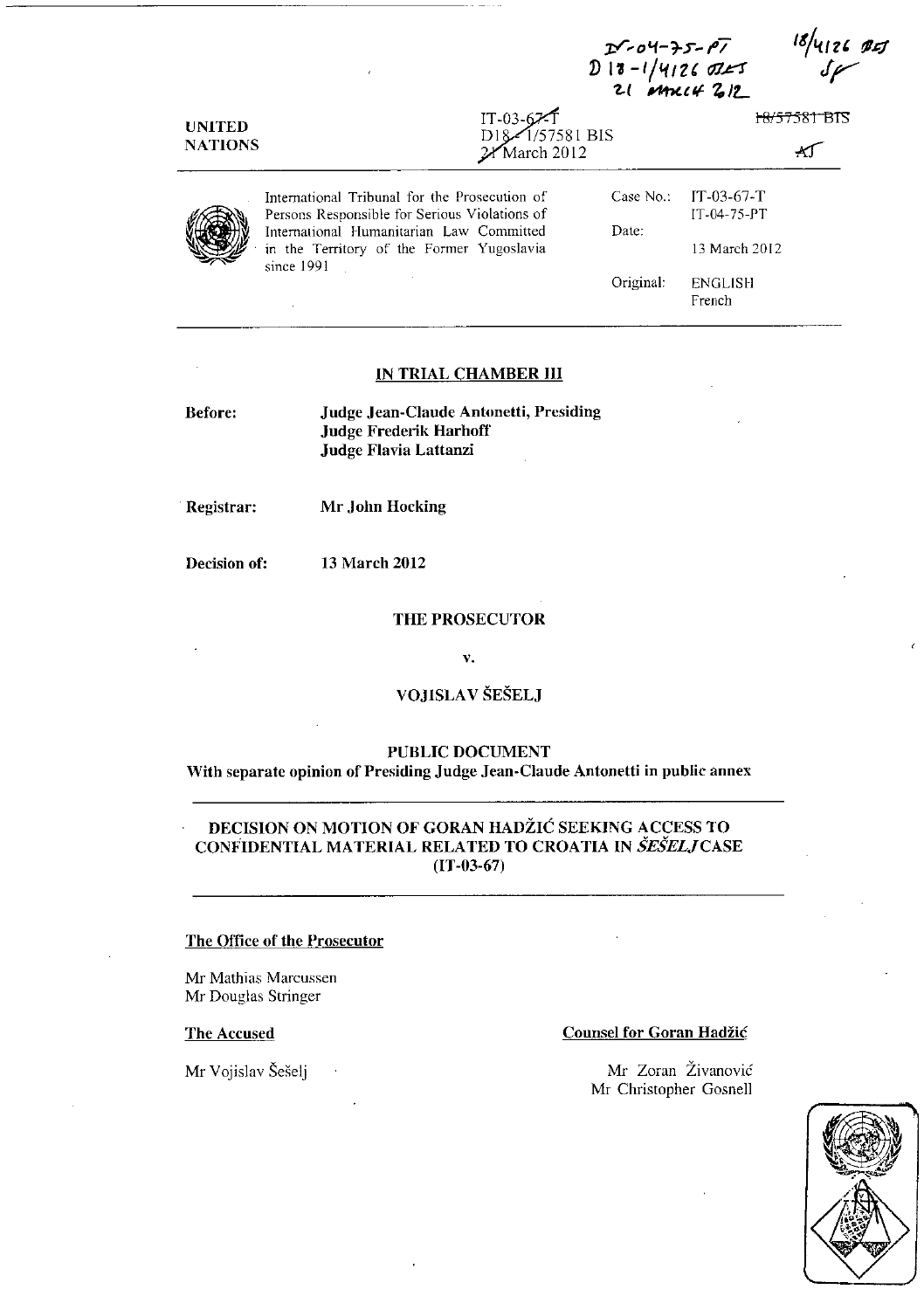$T$ ro4-75-07 17/4126 75

1<del>-7/57581 BIS</del>

#### **I. INTRODUCTION**

I, Trial Chamber III ("Chamber"') of the International Tribunal for the **Prosecution of Persons Responsible for Serious Violations of International**  Humanitarian Law Committed in the Territory of the former Yugoslavia since 1991 ("Tribunal") is seized of a motion filed as a public document on 2 February 2012 on behalf of Goran Hadžić ("Applicant") - the accused in Case No. *IT-04-7S, The Prosecutor v. Goran Hadžić* ("Hadžić Case") – seeking disclosure of all the confidential material on the events that took place in Croatia between 1991 and 1993 in the file of the present case l

2. On 16 February 2012, the Office of the Prosecutor ("Prosecution") filed a public response to the Motion.<sup>2</sup> Vojislav Šešelj ("Accused") did not reply to the **Motion. <sup>3</sup>**

#### **Il. ARGUMENTS OF THE PARTIES**

#### **A. Arguments Presented in the Motion**

3. The Applicant seeks disclosure of all confidential material related to the events that took place in Croatia between 1991 and 1993 in the file of the present case, namely: (i) confidential documents disclosed pursuant to Rule 66 (A) (i) of the Rules of Procedure and Evidence ("Rules"), (ii) transcripts from all closed and private sessions, (iii) confidential exhibits and exhibits not available through the judicial database of the Tribunal ("JDB"). and (iv) all confidential documents filed in the present case and documents not available through the JDB.<sup>4</sup>

4. The Applicant claims that access to these documents is required for .the preparation of his defence since: (i) the crimes alleged in the Indictment drawn up

<sup>&</sup>lt;sup>1</sup> "Defence Motion on Behalf of Goran Hadžić Seeking Access to All Confidential Material in *Prosecution v. Vojislav Scšel}* **Related to Croatia", 2 February 2012 (public) ("Motion").** 

<sup>~</sup>**"Prosecution Response to MOlion of Goran** Hadžić **for Access to Confidential Material Related la**  Croatia in Šešelj". 16 February 2012 (public) ("Response"). The Accused received the BCS translation **of the Response on 7 March 2012** *(see Proces-vcrbalc* **of Reception filed on 13 March 2012).** 

<sup>&</sup>lt;sup>3</sup> The Accused received the BCS translation of the Motion on 7 February 2012 *(see Proces-verbale* of **Reception filed on 10 February 2(12) and therefore had until 21 February 2012 to reply.** 

<sup>4</sup>**Motion. paras 2 and 3.**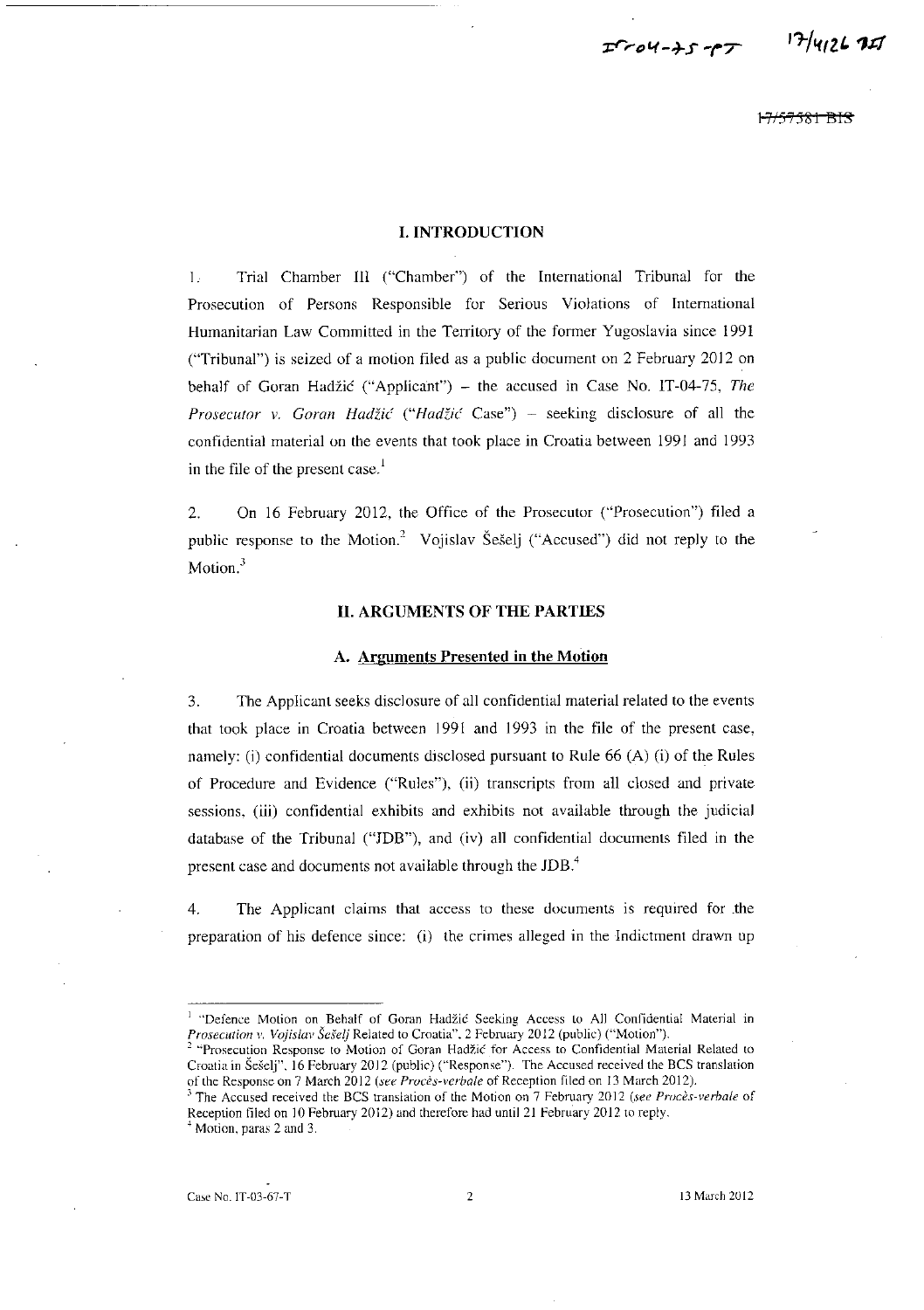$25 - 64 - 75 - 77$ 

16/57581 DIS

 $16/4126$   $45$ 

against the Applicant<sup>5</sup> cover the same geographic area and same span of time as some of the crimes alleged against the Accused in the present case; $6$  (ii) the Prosecution alleges that the Applicant and the Accused were both members of the same joint criminal enterprise ("lCE") and that their participation in this enterprise covers a period which overlaps in part;<sup>7</sup> (iii) the Applicant is equally charged as the hierarchic superior because of the effective control he had over the volunteers of the Serbian Chetnik Movement ("SČP") and/or the Serbian Radical Party, known under the name of "Chetniks" or "Šešeljevci" , even though it is alleged that the Accused was the leader of the SČP from 23 February 1991 to 28 April 1994.<sup>8</sup>

#### B, Arguments Presented in the Response

5, The Prosecution does not oppose the disclosure to the Applicant of the confidential *inter partes* material of the file in the present case for which he has demonstrated that there is legitimate forensic purpose.<sup>9</sup> The Prosecution submits that the Applicant should be granted access subject to the following conditions;  $^{10}$  (i) the confidential material provided under Rule 70 of the Rules may be disclosed to the Applicant only if the provider consents,<sup>11</sup> and (ii) documents relating to protected witnesses in the present case for whom the Prosecution intends to seek delayed disclosure of their identity in the Hadžić Case must not, pending a decision of the Trial Chamber seized of this case, be accessible to the Applicant.<sup>12</sup>

6. Moreover, the Prosecution claims that some categories of corifidential *inter partes* documents are not liable to assist the Applicant in the preparation of his defence and should not, therefore, be disclosed to him, namely, confidential *inter partes* documents relating to: the health of the Accused; protective measures; the redactions of public transcripts; subpoenas; correspondence from the Registry of the

<sup>&</sup>lt;sup>5</sup> The Prosecutor v. Goran Hadžić, Case No. IT-04-75-1, "First Amended Indictment", 22 July 2011 (public); *see* also "Corrigendum to Prosecution's First Amended Indictment". 3 August 2011 (public) ("Hadžić Indictment").

Motion, paras 6 and 7 referring to the "Third Amended Indictment", 7 December 2007 (public) *(".fidel)* Indictmem"), paras 5 and 6, l *S* to 17. 20 to 21.

<sup>7</sup> Motion, para. 8 referring to the Hadžić IndiclmenI, paras 10 to 16; *Šešelj* Indictment, para. 8.

<sup>&</sup>lt;sup>8</sup> Motion. paras 9 and 10 referring to the *Hadžić* Indictment, paras 11-g and 16; *Šešelj* Indictment, para. 4,

 $9$  Response, paras 1, 5 and 6.

<sup>&</sup>lt;sup>10</sup> Response, paras 1, 5 and 6.

<sup>&</sup>lt;sup>11</sup> Response, paras 2 and 7.

<sup>&</sup>lt;sup>12</sup> Response, paras 8 and 9.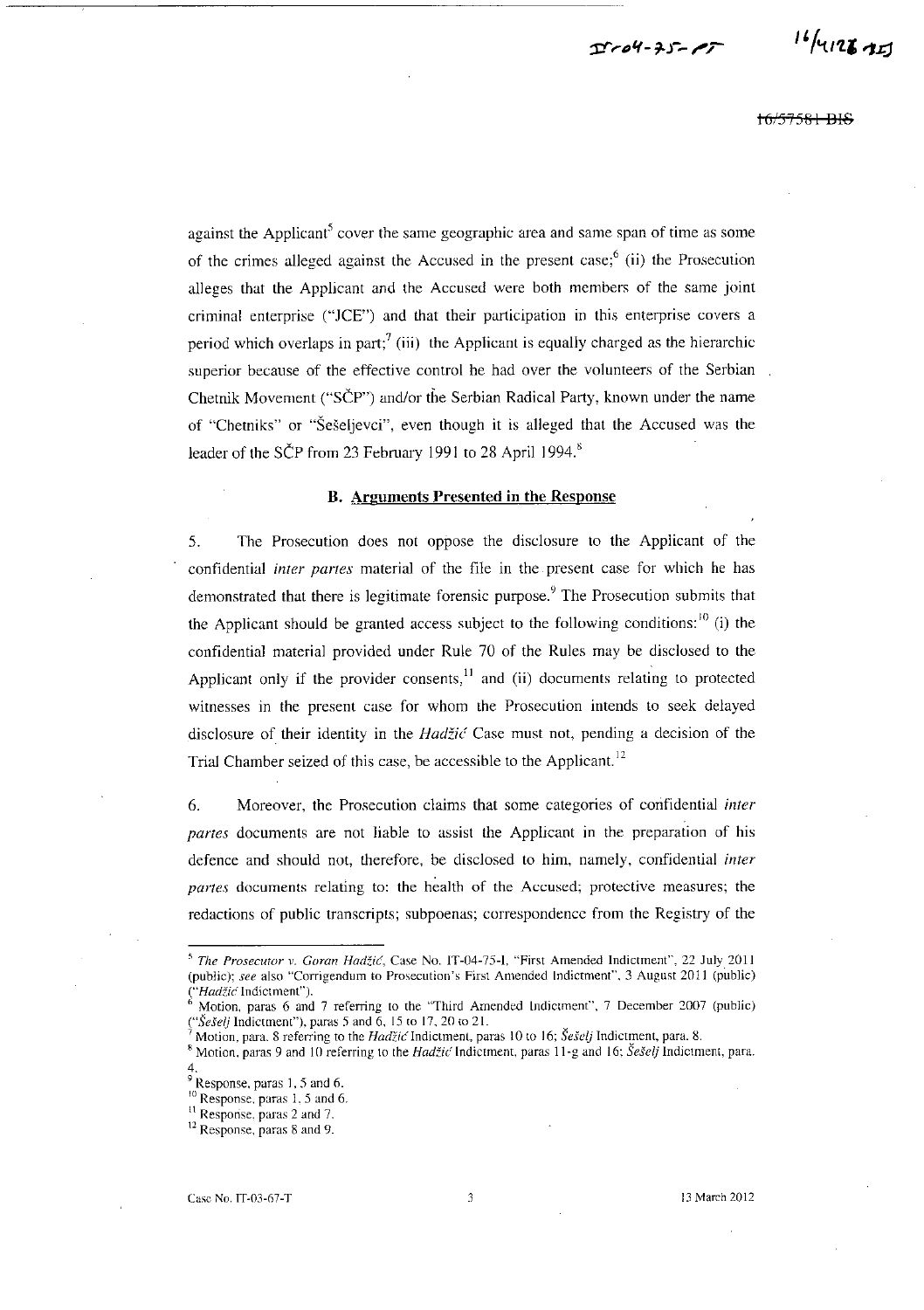$D' > 04 - 7 - 6$ 

1<del>5/57581 B</del>IS

 $15/4126$  as

Tribunal ("Registry") or state representatives; and orders or memoranda concerning witness scheduling. $^{13}$ 

7. Finally, the Prosecution opposes the disclosure of *ex parte* documents to the Applicant on the grounds that the criteria, of a higher standard for this category of documents, have not been met in this case.<sup>14</sup>

#### III. APPLICABLE LA W

8. ln order to assist in the preparation of his defence, a party is entitled to request to consult material, regardless of its origin, in particular when filed in another case before the Tribunal, on condition that it identifies the material needed or specifies its general nature, and that it shows a legitimate forensic purpose for it.<sup>15</sup>

#### A, *Inter Partes* Material

9. With respect to confidential *inter partes* material, the requesting party must show that there is a legitimate forensic purpose by proving that the material in question is likely to assist substantially in the presentation of the case or, at least, that there is a fair chance that it will,<sup>16</sup> without, however, needing to explain in detail how each of these documents could be of use.<sup>17</sup> This condition is met when the requesting party establishes the "existence of a factual nexus between the two cases such as a

Case No. IT-03-67-T 4 13 March 2012

 $<sup>13</sup>$  Response, paras 5, 10.</sup>

<sup>&</sup>lt;sup>14</sup> Response, paras 1, 4 and 11.

<sup>&</sup>lt;sup>15</sup> The Prosecutor v. Nikola Šainović et al., Case No. IT-05-87-A, "Decision on Vlastimir Đorđević's Motion for Access to Transcripts, Exhibits and Documents", 16 February 2010 (public) *("Šainović et al.* Decision of 16 February 2010"'). para. 9: *The Prosecutor v. Rasim* Delić, Case No. lT-04-83-A, "Decision on Motion by Radovan Karadžić for Access to Confidential Materials in the Rasim Delić Case". 19 May 2009 (public) ("Delic Decision of 19 May 2009"). para. 7; *The Prosecutor v. Dragomir* Milošević, Case No. IT-98-29/1-A, "Decision on Radovan Karadžić's Motion for Access to Confidential Material in the *Dragomir Milošević* Case", 19 May 2009 (public) ("D. Milošević Decision of 19 May 2009"), para. 7; *The Prosecutor v. Dragomir Milošević*, Case No. IT-98-29/1-A, "Decision on Momčilo Perišić's Request for Access to Confidential Material in the *Dragomir Milošević Case"*, 27 April 2009 (public) ("D. Milošević Decision of 27 April 2009"), para. 4; *The Prosecutor v. Mile Mrkšić and Veselin Šljivančanin*, Case No. IT-95-13/1-A, "Decision on Veselin Šljivančanin's Motion Seeking Access to Confidential Material in the *Kordid and* Čerkez Case", 22 April 2008 (public) *("Mrkšić and Šljivančanin Decision of 22 April 2008")*, para. 7.

<sup>&</sup>lt;sup>16</sup> D. Milošević Decision of 19 May 2009, para. 8; D. Milošević Decision of 27 April 2009, para. 5; *The Prosecutor v.* Momčilo *Krajišnik,* Case No. IT-00-39-A "Decision on 'Motion by Mićo Stanišić for Access to All Confidential Materials in the Krajišnik Case"', 21 February 2007 (public) *("Krajišnik* Decision of 21 February 2007"), p. 4.

<sup>&</sup>lt;sup>17</sup> The Prosecutor v. Vidoje Blagojević and Dragan Jokić, Case No. IT-02-60-A, "Decision on Motion by Radivoje Miletić for Access to Confidential Information", 9 September 2005 (public) ("Blagojević and *Jokić* Decision of 9 September 2005"), p. 4.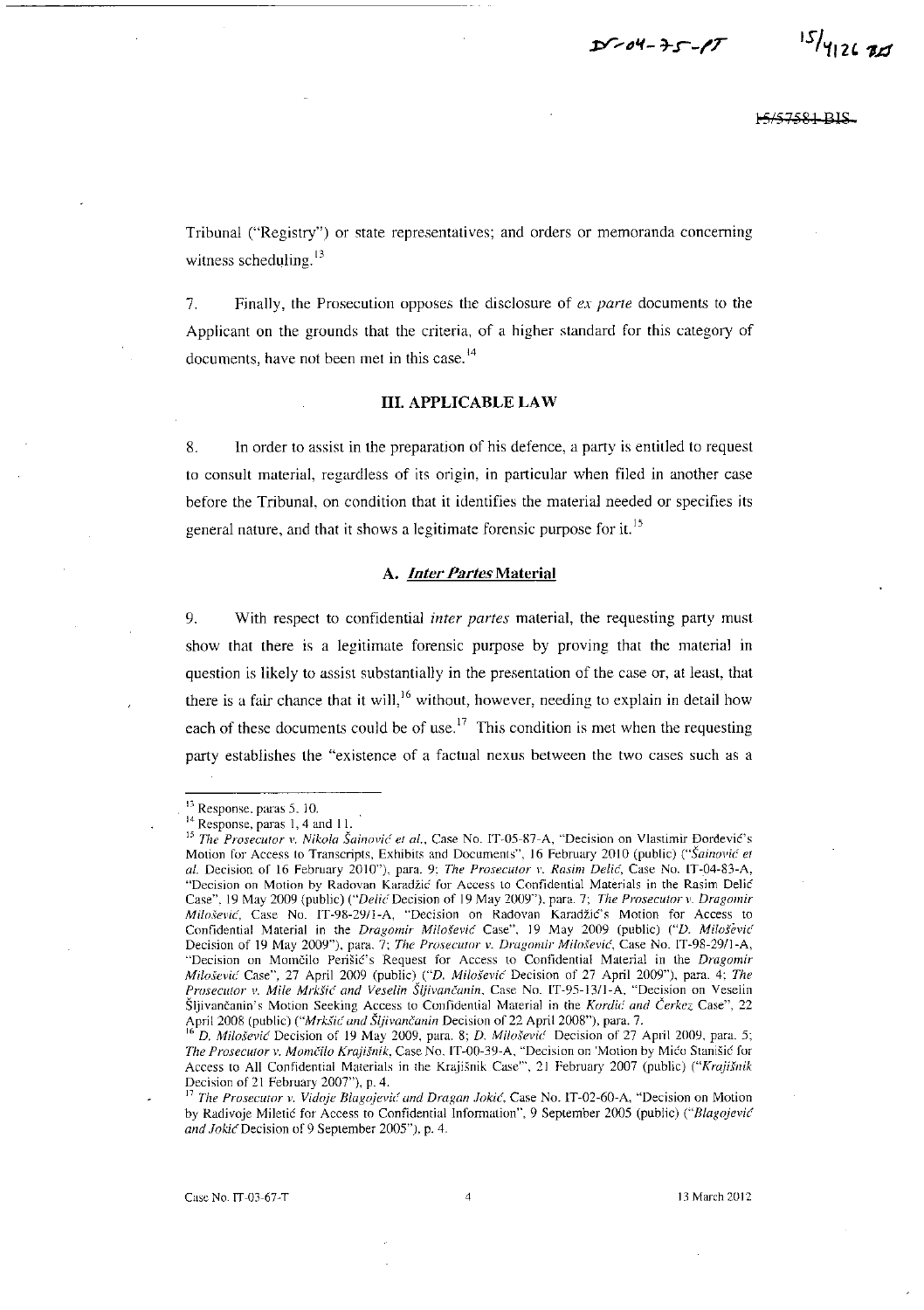$25 - 04 - 25 - 17$ 

14<del>/57581</del>-BIS

 $14/4126$  74

 $e^{\frac{i}{2}}$  geographical, temporal or otherwise material overlap<sup> $\ddot{a}$ </sup>.<sup>18</sup> In this respect, the Appeals Chamber emphasised that the relevance of the requested documents could be established in cases which "stem from events alleged to have occurred in the same geographical area and at the same time".<sup>19</sup>

10. The Chamber, moreover, recalls that the principle of equality of arms assumes that the accused is in a similar position to that of the Prosecution, which has access to all submissions filed *inter partes* in order to understand the procedure and the evidence and to comprehend their relevance to his own case.<sup>20</sup> Consequently, once an accused has been granted permission to consult confidential evidence or testimony that is confidential or heard in closed session in another case before the Tribunal, he must also be given the opportunity to consult the motions, submissions, decisions and transcripts from hearings that may be relevant. $^{21}$ 

#### B. *Ex parte* and sensitive material

ll. With regard to confidential *ex parte* material that has a degree of higher confidentiality, there are "more rigorous" requirements to show proof of a legitimate forensic purpose, and access to' this category of documents should only be granted  $exceptionally.<sup>22</sup>$ 

12. The Chamber recalls in this respect that the *ex parte* material "by nature contains information which has not been disclosed *inter partes* because of security

<sup>&</sup>lt;sup>18</sup> D. Milošević Decision of 19 May 2009, para. 8; see also Šainović et al. Decision of 16 February 2010, para. 9; *Delić* Decision of 19 May 2009, para. 7; *D. Milošević* Decision of 27 April 2009, para. 5; Mrkšić and Šljivančanin Decision of 22 April 2008, para. 7; *The Prosecutor v. Dario Kordić and Mario* Čerkez, Case No. IT -95-J 4/2-A, "Decision on MOLian by Hadžihasanović, Alagić, and Kubura for Access to Confidential Supporting Material, Transcripts and Exhibits in the Kordić & Čerkez Case", 23 January 2003 (public), 'p. 4; *The Prosecutor* t·. *Milun* Martić. Case No. IT-9S-II-A, "Decision on Motion by Jovica Stanišić for Access 10 Confidential Testimony and Exhibits in the Martić Case Pursuant to Rule 75 (G) (i)", 22 February 2008 (public), para. 9.

<sup>&</sup>lt;sup>19</sup> Šainović et al. Decision of 16 February 2010, para. 9; *Delić* Decision of 19 May 2009, para. 7; *Krajišnik* Decision of 21 February 2007, p. 4; *see* also *The Prosecutor v. Tihomir Blaškid,* Case No. lT-95-l4-A. "Decision on Appellants Dario Kordić and Mario Čerkez's Request for Assistance of.the Appeals Chamber in Gaining Access to Appellate Briefs and Non-Public Post Appeal Pleadings and Hearing Transcripts Filed in the Prosecutor v. Blaškić'", 16 May 2002 (public). para. 15.

<sup>211</sup>*Šainovid el* al. Decision of 16 february 2010, para. ll; D. *Miloševic:Decision* of 19 May 2009. para. ll: Blagojević *and* Jokić Decision of 9 September 2005, p. 4.

<sup>&</sup>lt;sup>21</sup> Šainović et al. Decision of 16 February 2010, para. 11, *D. Milošević* Decision of 19 May 2009, paras II to 12.

<sup>&</sup>lt;sup>22</sup> For *ex parte* documents *see: Šainović et al.* Decision of 16 February 2010. para. 10; *Krajišnik* Decision of 21 February 2007, p. *S.*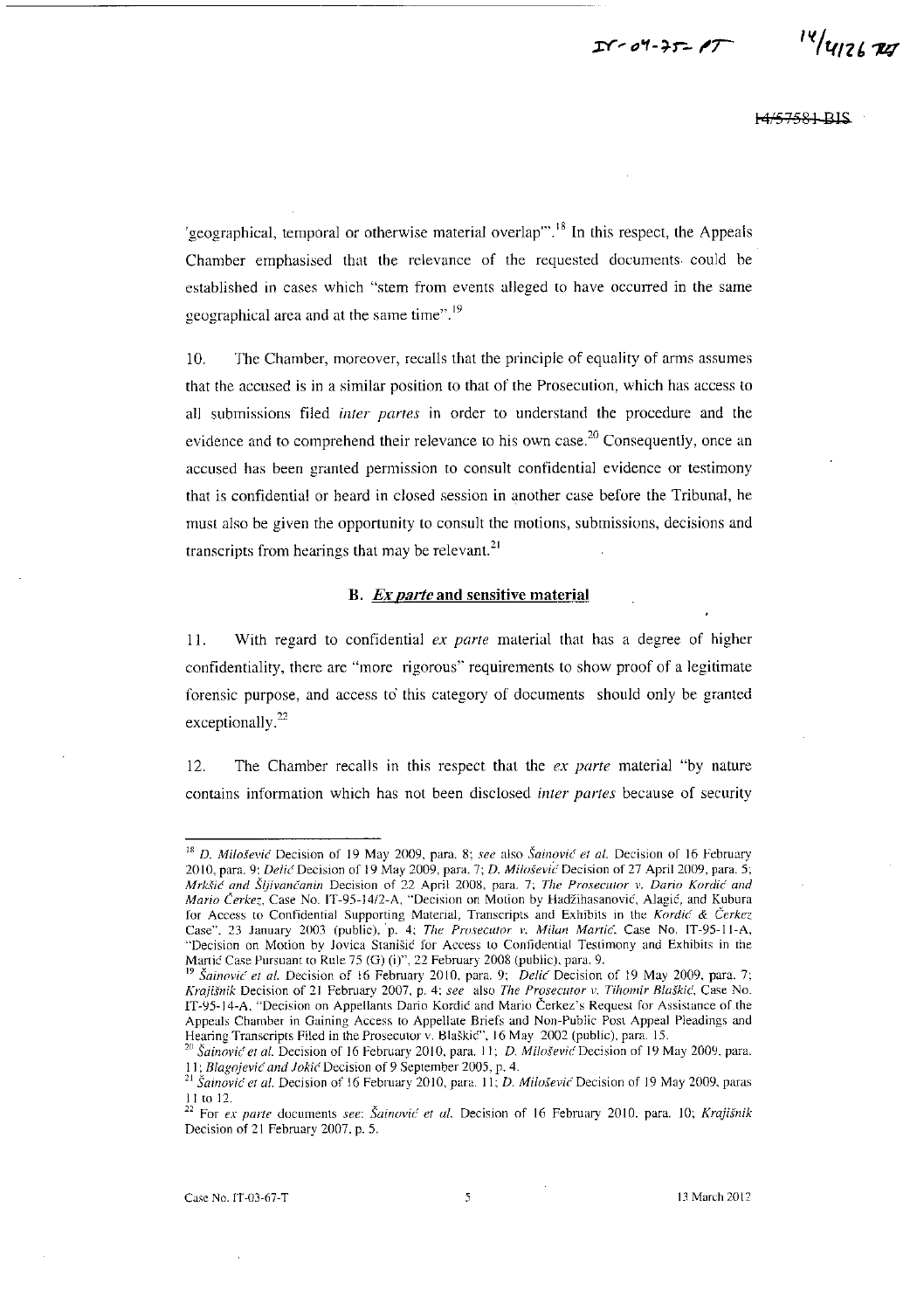13/57581 BIS

interests of a State, other public iriterests, or privacy interests of a person or institution" and, therefore, "the party on whose hehalf *ex parte* status has been granted enjoys a protected degree of trust that the *ex parte* material will not be disclosed".<sup>23</sup>

13. With regard to sensitive material, the Chamber notes that it contains information that was communicated in a restricted way to specifically designated parties and through an exceptional procedure all for the purpose of protection,  $24$  so that the stricter criteria applicable to the disclosure of *ex parte* material are, by analogy, applicable to the disclosure of sensitive material.

#### C. Material Provided Under Rule 70 of the Rules

14. Documents may be considered confidential because their use is subject to restrictions under Rule 70 of the Rules. ln such cases, neither the information disclosed in a case to the Prosecution nor to the Defence pursuant to Rule 70 nor its origin may be revealed to an accused in another case without the approval of the provider, regardless of whether it was used as evidence in the first case.<sup>25</sup>

#### IV. DISCUSSION

### A. Access to Confidential *Inter Partes* Material

15. The Chamber firstly considers that the confidential *inter partes* material for which the Applicant request disclosure has been properly identified and that its general nature has been clearly specified.

16. With respect to the link between the Hadžić Case and the present case, the Chamber finds, in the first instance, that the *Šešelj* Indictment covers the period from I August 1991 to the month of September 1993 and that the Indictment against the Applicant concerns the period from around 25 June 1991 to 31 December 1993.<sup>26</sup> The

<sup>&</sup>lt;sup>23</sup> Šainović et al. Decision of 16 February 2010, para. 10; *Krajišnik Decision of 21 February 2007*, p. 5. *2+ See* "Directive for the Court Management and Support Services Section, Judicial Support Services, Registry". 19 January 2011, IT/121/REV.2. Article 3, which defines sensitive filing as a "filing which, due to the panicular subject matter, will have restricted distribution, will temporarily not be linked to the JDB, and will only be filed and distributed in hard copy to specified recipients". *See* also *ibid ..*  Article 23 (2).

*Krajišnik Decision of 21 February 2007, p. 6.* 

<sup>&</sup>lt;sup>26</sup> Šešelj Indictment, paras 8 (a), 15, 18, 28, 31, 34; *Hadžić* Indictment, paras 6, 16, 19, 23, 40, 44 and 47.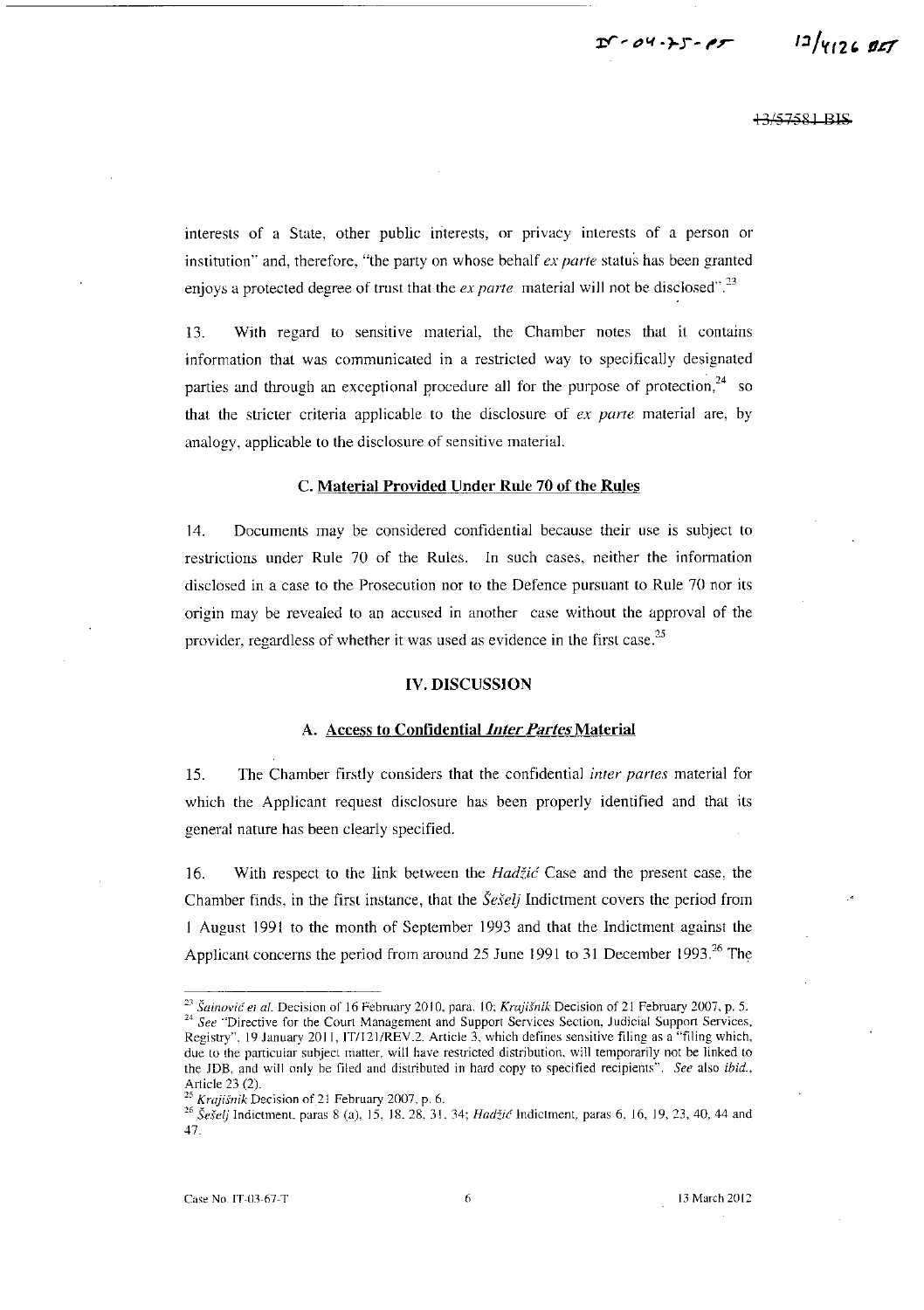157581 EIS

Chamber therefore deems that there is a partial but sufficient temporal overlap between the two cases.

17. The Chamber notes, in the second instance, that the Applicant and the Accused are being prosecuted for the commission of crimes such as persecution, murder, expulslons and inhumane acts (forcible transfers), that were committed as part of a JCE, joining together the Applicant, the Accused and other participants, including Slobodan Milošević, Milan Martić, Milan Babić, Jovica Stanišić, Franko Simatović and Željko Ražnatović, aka Arkan.<sup>27</sup> The Chamber considers that there is therefore a sufficient material overlap.

18, The Chamber, finally, notes that like the Accused, the Applicant is being prosecuted for crimes that are alleged to have been committed in Croatia and, in particular, in the Serbian Autonomous Region of Slavonia, Baranja and Western Srem and in the Republic of Serbian Krajina. $^{28}$  Consequently, the Chamber notes that a geographic overlap exists between the two cases which, although only partial, is sufficient.

19. The Chamber therefore considers that there is a "good chance"<sup>29</sup> that the confidential *inter partes* material in the present case relating to events that took place in Croatia between 1991 and 1993 could help the Applicant to prepare his defence.

20. ln conclusion, the Chamber deems that conditions have been met to grant the Applicant access to all the confidential *inter partes* material relating to the events that took place in Croatia between 1991 and 1993 and which are part of the case file in the present case, subject to the conditions of access set out below.<sup>30</sup>

## B. Access to *Ex Parte* Material and Sensitive Material

21. The Applicant does not show that, in order to guarantee the respect for his right to a fair trial, he would need to consult the documents filed as *ex parte* or sensitive material in this case. The Chamber therefore concludes that the more

<sup>&</sup>lt;sup>27</sup> Šešelj Indictment, paras 8, 15 to 34; *Hadžić* Indictment, paras 6 10 13 and 19 10 48.

<sup>&</sup>lt;sup>28</sup> See for example the *Hadžic* Indictment, paras 7, 16, 19, 23, 44; Seselj Indictment, paras 15, 18, 29, 31 and 34.

<sup>29</sup>*See supru,* para. 9.

<sup>&</sup>lt;sup>30</sup> See infra, paras 23 to 42.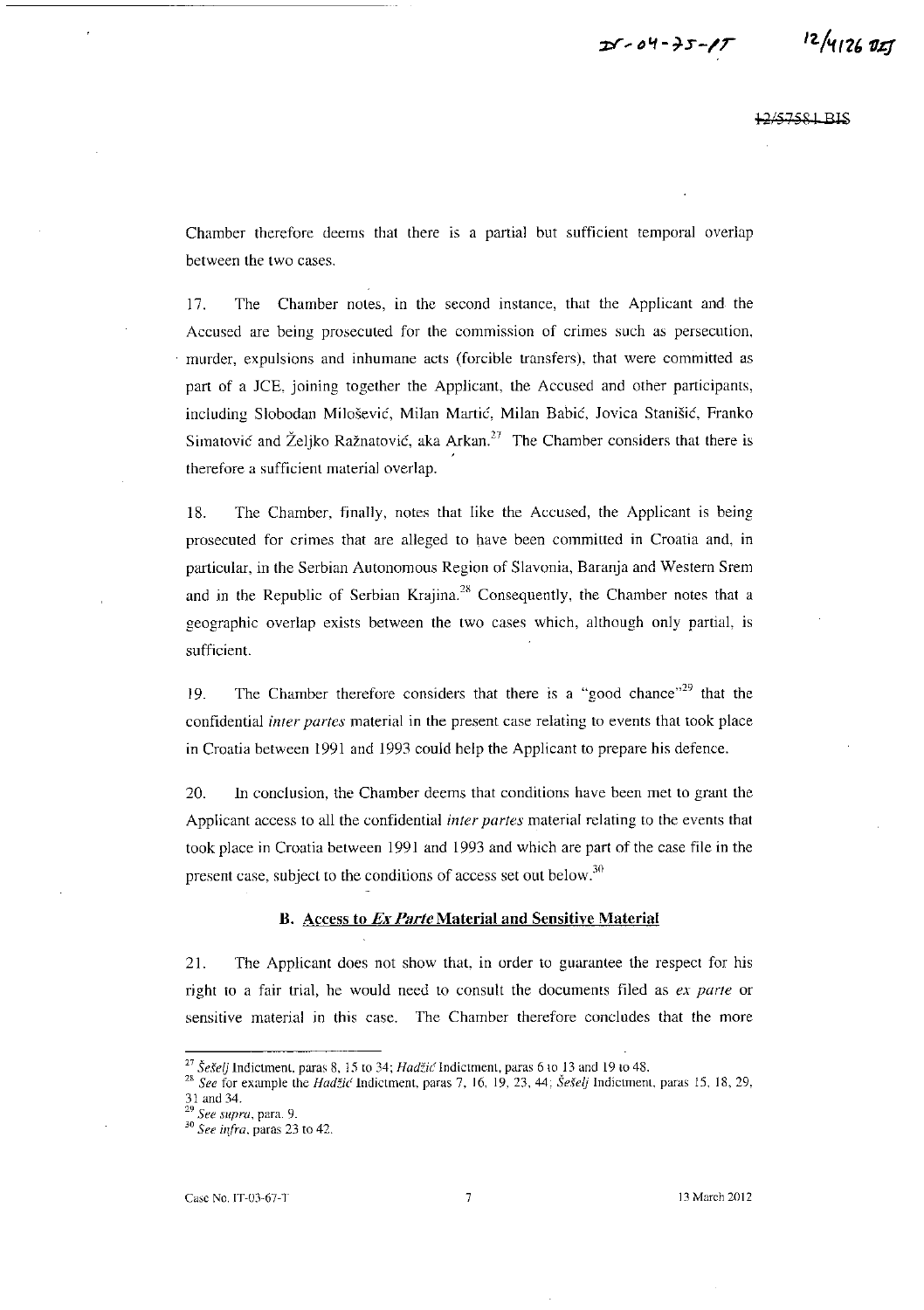$T - 04 - 25 - 17$  11/4126 Ret

11/§7§81 **BIS** 

rigorous conditions attached to the consultation of *ex parte* material and sensitive material in the present case have not been met in this instance.

22. The Chamber recalls that, should the *ex parte* or sensitive material in the present file contain elements of an excuJpatory nature for the Applicant or counter Prosecution evidence, the Prosecution is obliged, pursuant to Rule 68 of the Rules and subject to Rule 70 of the Rules, to disclose this material to the Applicant or to seek relief from the disclosure obligation from the Trial Chamber seized of the Hadžić  $Case.<sup>31</sup>$ 

## C. Conditions for Access

## l. With regard to confidential material provided under Rule 70 of the Rules

23. The Chamber considers that the confidential *inter partes* material concerning the events that took place in Croatia between 1991 and 1993 tendered into evidence in the present case by the parties pursuant to Rule 70 of the Rules may be disclosed to the Applicant only if consent is obtained from the providers thereof. Therefore, the Chamber grants the Applicant access to this material provided that the required consents are first obtained.

# 2. With regard to the delayed disclosure of the identity of witnesses that may be called to testify in the Hadžić Case

24. The Chamber takes note of the Prosecution's request not to disclose immediately to the Applicant the material relating to protected witnesses in the present case who could be called to testify in the Hadžić Case and for which the Prosecution may seek the measure of delayed disclosure of their identity.<sup>32</sup> The Prosecution seeks permission to defer the disclosure of this material until the decision of the Trial Chamber seized of the Hadžić Case, ruling on the granting of such protective measures.<sup>33</sup> The Chamber grants this Prosecution request in order to avoid undermining the protective measures that the Prosecution intends to seek in the Hadžić case.

<sup>&</sup>lt;sup>31</sup> The Prosecutor v. *Radoslav Brđanin*, Case No. IT-99-36-A, "Decision on Mićo Stanišić's Motion for Access to All Confidential Materials in the Brđanin Case", 24 January 2007 (public), para. 14.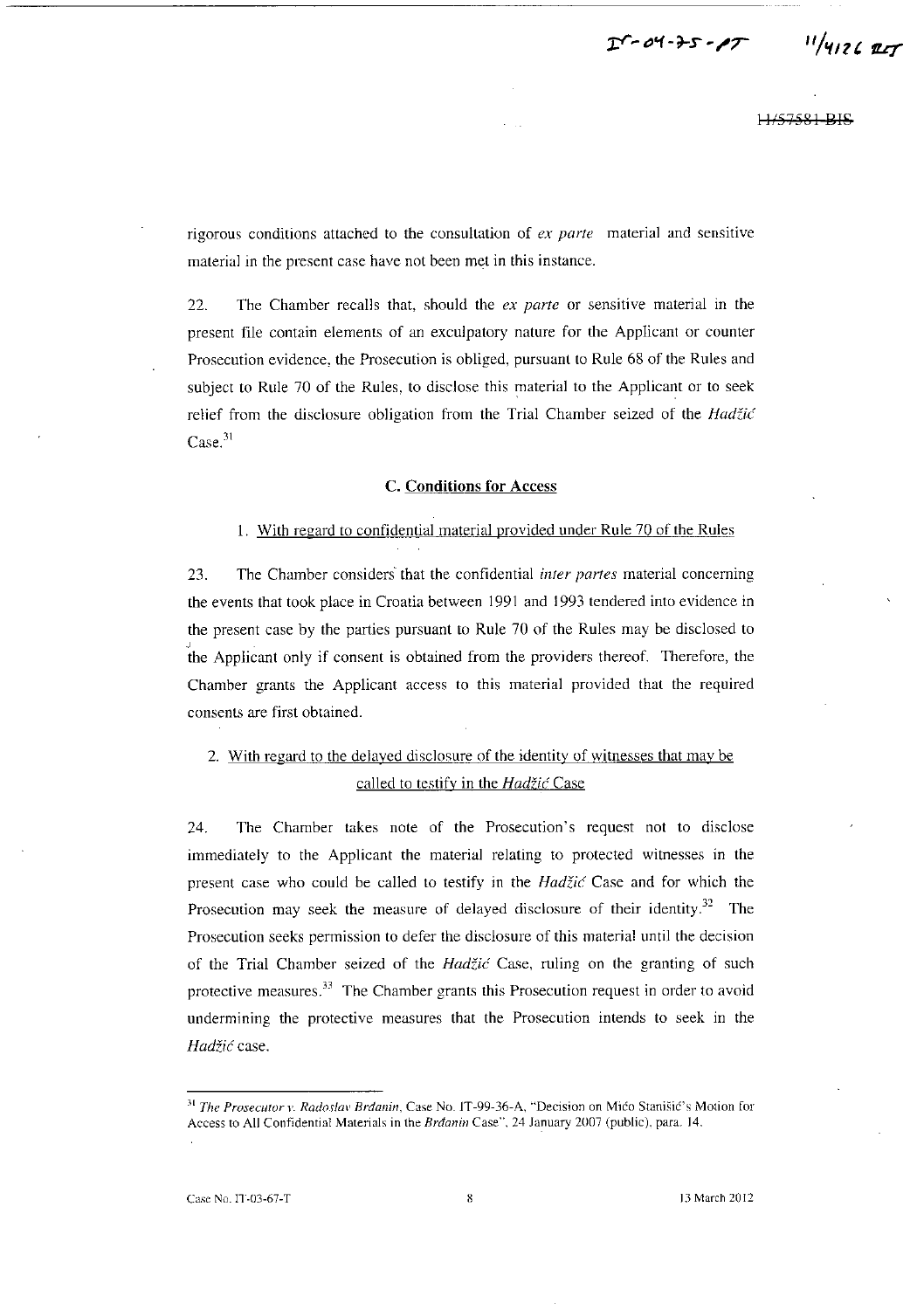#### 1<del>0/57581 BIS</del>

25. The Chamber deems in this respect that the Trial Chamber seized of the Hadžić Case is best placed to determine, pursuant to Rule 69 of the Rules, whether there are exceptional circumstances that justify the deferral of the disclosure of the material relating to the said Prosecution witnesses. Consequently, the Chamber allows the Prosecution to delay disclosure of the material relating to these Prosecution witnesses until the Trial Chamber has ruled on the requests presented. by the Prosecution in order to ohtain deferral of the disclosure of confidential infer partes documents in the present case.<sup>34</sup> In this respect, the Chamber notes that the Trial Chamber seized of the Hadžić case ordered the Prosecution to submit any such requests prior to 19 June 2012.<sup>35</sup>

#### D. Other Protective Measures

26. The Chamber recalls that the protective measures ordered in the case "shall continue to have effect *mutatis mutandis* in any other proceedings before the Tribunal".<sup>36</sup> Moreover, it recalls that once "access to confidential materials from another case is granted, the Appeals Chamber detennines if and what additional protective measures are necessary in order to 'strike a balance between the rights of a party to have access to material to prepare its case and guaranteeing the protection and integrity of confidential information".<sup>37</sup>

27. Consequently, the protective measures ordered in the present case continue to be applied *mutatis mutandis* to any document disclosed to the Applicant. The parties in the present case may, if they so wish, file any requests for additional protective measures.

 $32$  Response, paras 8 and 9.

<sup>33</sup> Response, para. 9.

<sup>&</sup>lt;sup>34</sup> *Cf. D. Milošević* Decision of 19 May 2009, para. 14.

<sup>&</sup>lt;sup>35</sup> The Prosecutor v. Goran Hadžić, Case No. IT-04-74-PT, "Order on Pre-Trial Work Plan", 16 December 2011 (public). annex.

 $36$  Rule 75 (F) (i) of the Rules.

*<sup>37.0.</sup> Miloševi(* Decision on 19 May 2009, para 16 citing in particular *The Prosecutor* v. *Mladen*  Naletilić, alias "Tuta" and Vinko Martinović, alias "Štela", Case No. IT-98-34-A, "Decision on 'Slobodan Praljak's Motion for Access to Confidential Testimony and Documents in *Prosecutor v.*  Naletilić *and* Martinović and 'Jadranko Prlić' s Notice. of Joinder to Slobodan Praljak' s Motion for Access"', 13 June 2005 (public). p. 7; *see* also the Šainović el *al.* Decision of 16 February 2010, para. 19; D. Milošević Decision of 27 April 2009, para. 14.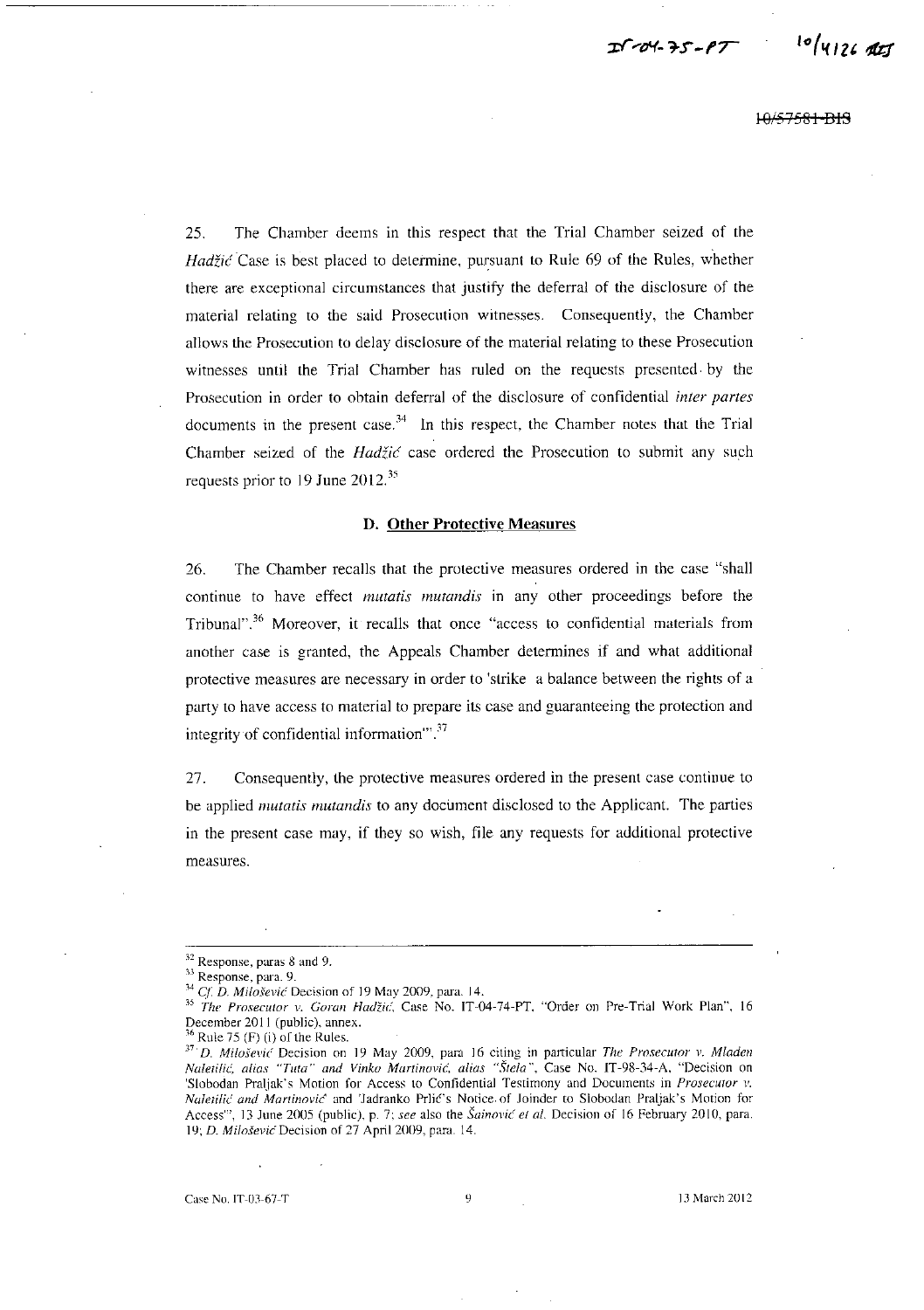$25 - 04 - 75 - 19 = 9/4126$ 

9<del>/47481 RTS</del>

### V. DISPOSITION

28. For the foregoing reasons. the Chamber GRANTS IN PART the Motion and allows the Applicant to consult. subject to the conditions set out in the present decision, all the confidential material filed *inter partes* in the present case relating to the events that took place in Croatia between 1991 and 1993, in particular the transcripts of testimony heard in closed session and private session, confidential exhibits, confidential submissions of the parties and confidential decisions in the case file.

29. The Chamber **ORDERS** the Prosecution to:

(a) inform the Registry by 30 March  $2012$  at the latest, which confidential *inter partes* documents in the file of the present case relating to the events that took place in Croatia between 1991 and 1993 may be disclosed immediately to the Applicant as they are not likely to be the subject of requests for possible delayed disclosure ("Documents to be disclosed immediately");

(b) seize the Trial Chamber dealing with the  $Hadžic'$  Case of any potential requests for the delayed disclosure of confidential *inter partes* documents from the file in the present case by 19 June 2012 at the latest ("Documents subject to a motion for delayed disclosure").

#### A. On Documents to he Disclosed Immediately

30. The Chamber ORDERS the Prosecution and the Accused to:

(a) inform the Registry within 10 working days following the date of the identification of the Documents to be Disclosed Immediately of the exhibits that were provided, if any, pursuant to Rule 70 of the Rules;

(b) request, within 15 working days of the date of the identification of the Documents to be Disclosed Immediately, from the persons who provided the documents pursuant to Rule 70 of the Rules. permission to disclose them to the Applicant.

31. The Chamber REQUESTS the Chamber:

Case No. IT-03-67-T 10 10 13 March 2012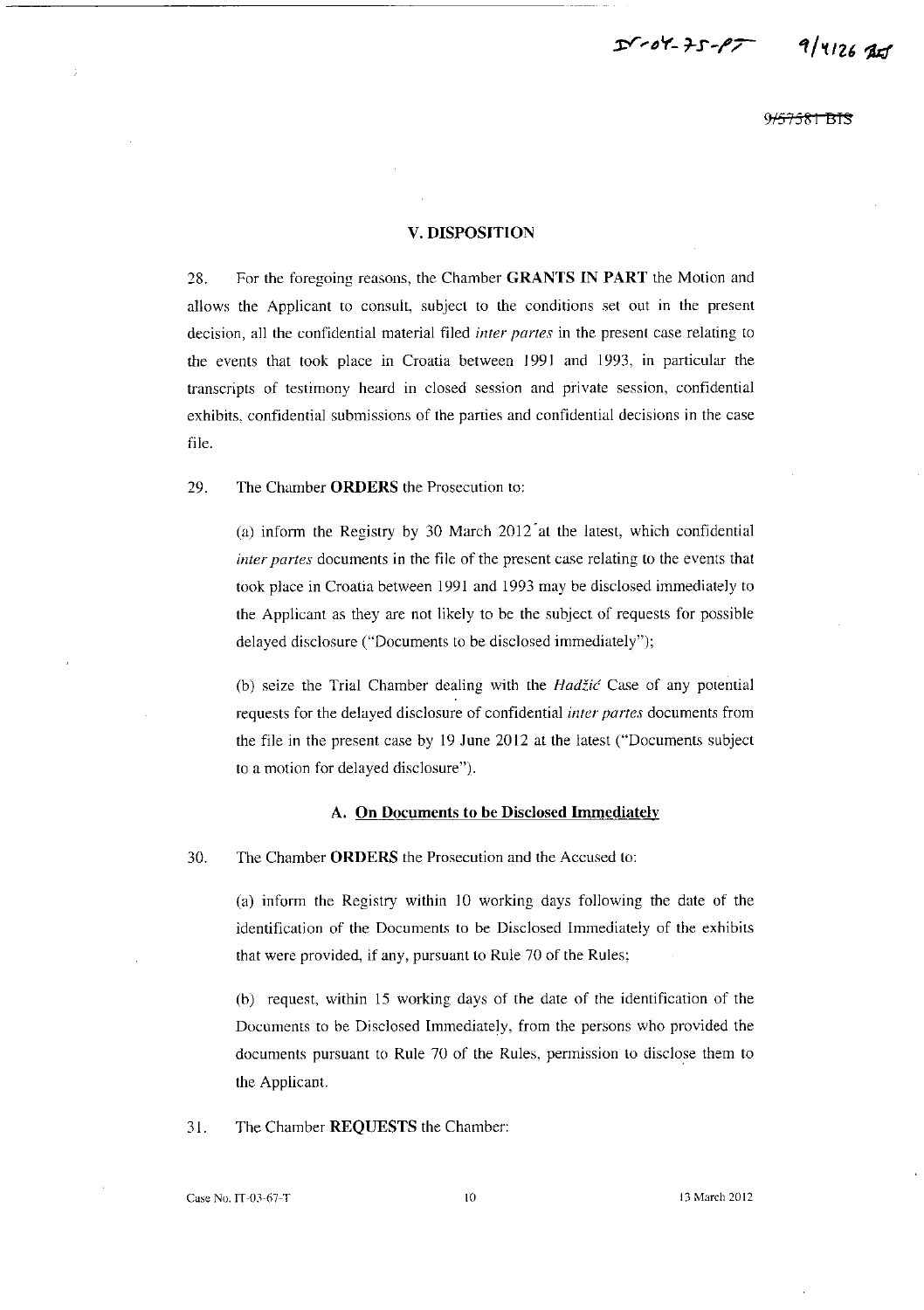$I^{r}04-75-PT$   $\frac{8}{126}917$ 

<del>-7581 BIS</del>

**(a) not to disclose the confidential** *inter partes* **documents in the present case**  provided under Rule 70 of the Rules and identified as such by the Prosecution and the Accused without receiving approval to disclose them from the persons or entities who supplied them;

(b) to disclose to the Applicant, his counsel and all his other associates approved by them, the confidential *inter partes* documents in the present case provided under Rule 70 of the Rules when the persons or entities who **provided these documents have given their consent to them being disclosed;** 

**(c) not to disclose confidential** *inter partes* **documents in the present case**  provided under Rule 70' of the Rules if the persons or entities who provided **these documents do not consent to their disclosure.** 

32. The Chamber **ORDERS** the Prosecution and the Accused to present, if **needed, any requests for additional protective measures within 15 working days from**  the date of identification of the Documents to be Disclosed Immediately.

33. Moreover, the Chamber **ORDERS** that:

(a) if no additional protective measures are requested within the 15 working days following the date of identification of the Documents to be Disclosed Immediately and if the Prosecution or the Accused have not identified, within 10 working days, that these document have been submitted pursuant to Rule 70 of the Rules, the Registry shall disclose to the Applicant and to his counsels **and all his associates who have received instruction from the former or have been approved by them, all the Documents to be Disclosed Immediately;** 

(b) if additional protective measures have been requested, the Registry will refrain from disclosing the said documents until the Chamber rules on the **requests.** 

#### **B.** On the Documents for Which Delayed Disclosure Has Been Sought

34. The Chamber **ORDERS** the Prosecution and the Accused to: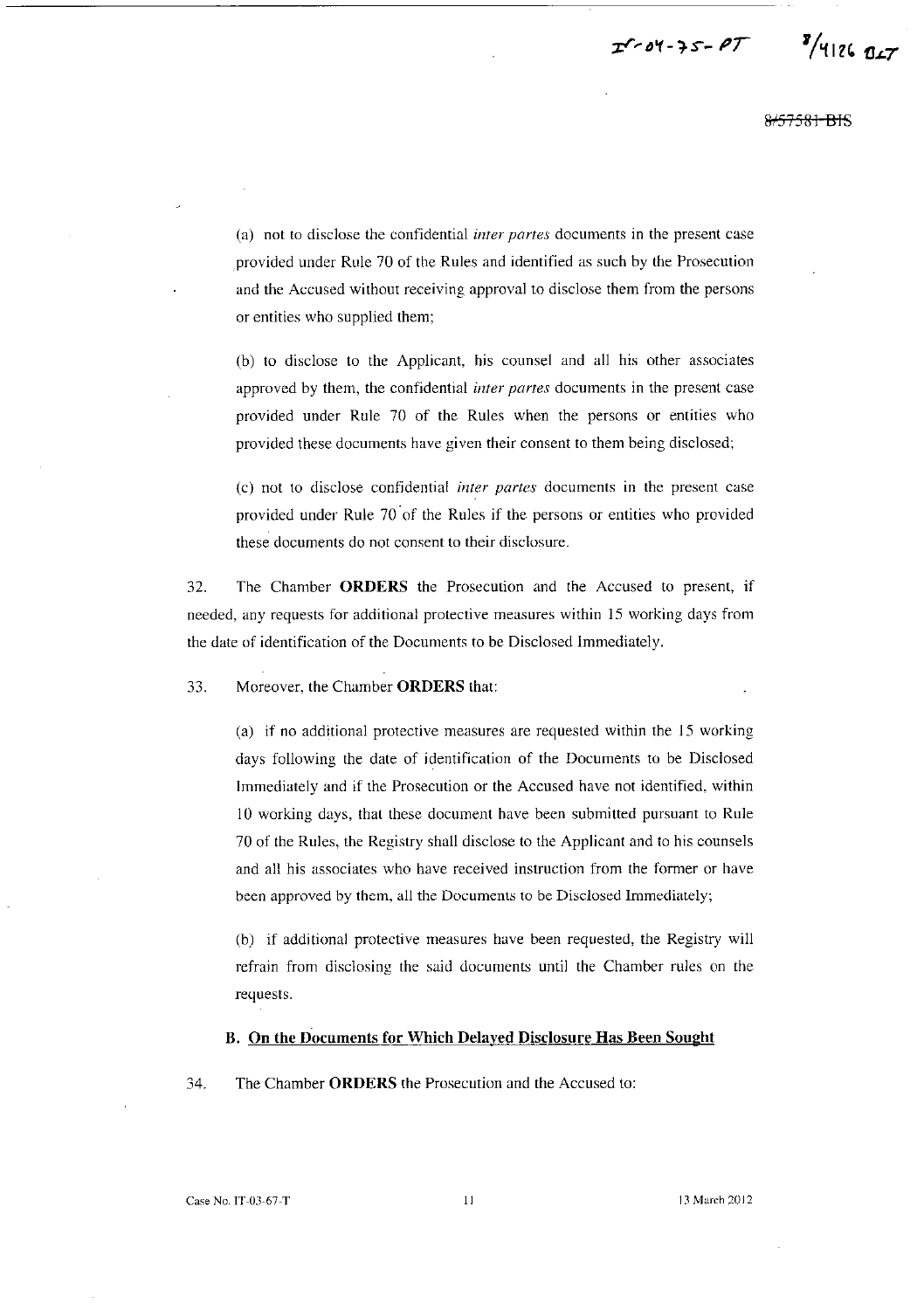<del>'581-BIS</del>

(a) inform the Registry within the 10 working days after the date on which the Trial Chamber seized of the Hadžić Case has rendered a decision on any potential request for delayed disclosure of confidential *inter partes* documents in the present case brought by the Prosecution ("Decision of the Trial Chamber Seized of the Hadžić Case"), of the material provided pursuant to Rule 70 of the Rules;

(b) request, within 15 working days of the date of the Decision of the Trial Chamber Seized of the Hadžić Case, from the persons or entities who provided the material pursuant to Rule 70 of the Rules, permission 10 disclose them to the Applicant;

35, The Chamber REQUESTS the Registry to:

(a) refrain from disclosing all the material obtained pursuant to Rule 70 of the Rules and identified as such by the Prosecution or the Accused without receiving approval to disclose them from **the** persons or entities who provided them;

(b) disclose to the Applicant, his eounsels or any other associates approved by them, the confidential *inter partes* documents in the present case provided under Rule 70 of the Rules when the persons or entities who provided this material have consented to their disclosure;

(e) refrain from disclosing confidential *inter partes* documents in the present case provided under Rule 70 of the Rules if the persons or entities who provided them have refused permission to disclose them;

- 36, The Chamber ORDERS the Prosecution and the Accused to present, if needed, any requests for additional protective measures within 15 working days of the date of the Decision of the Trial Chamber Seized of the Hadžić Case;
- 37, Moreover, the Chamber ORDERS that: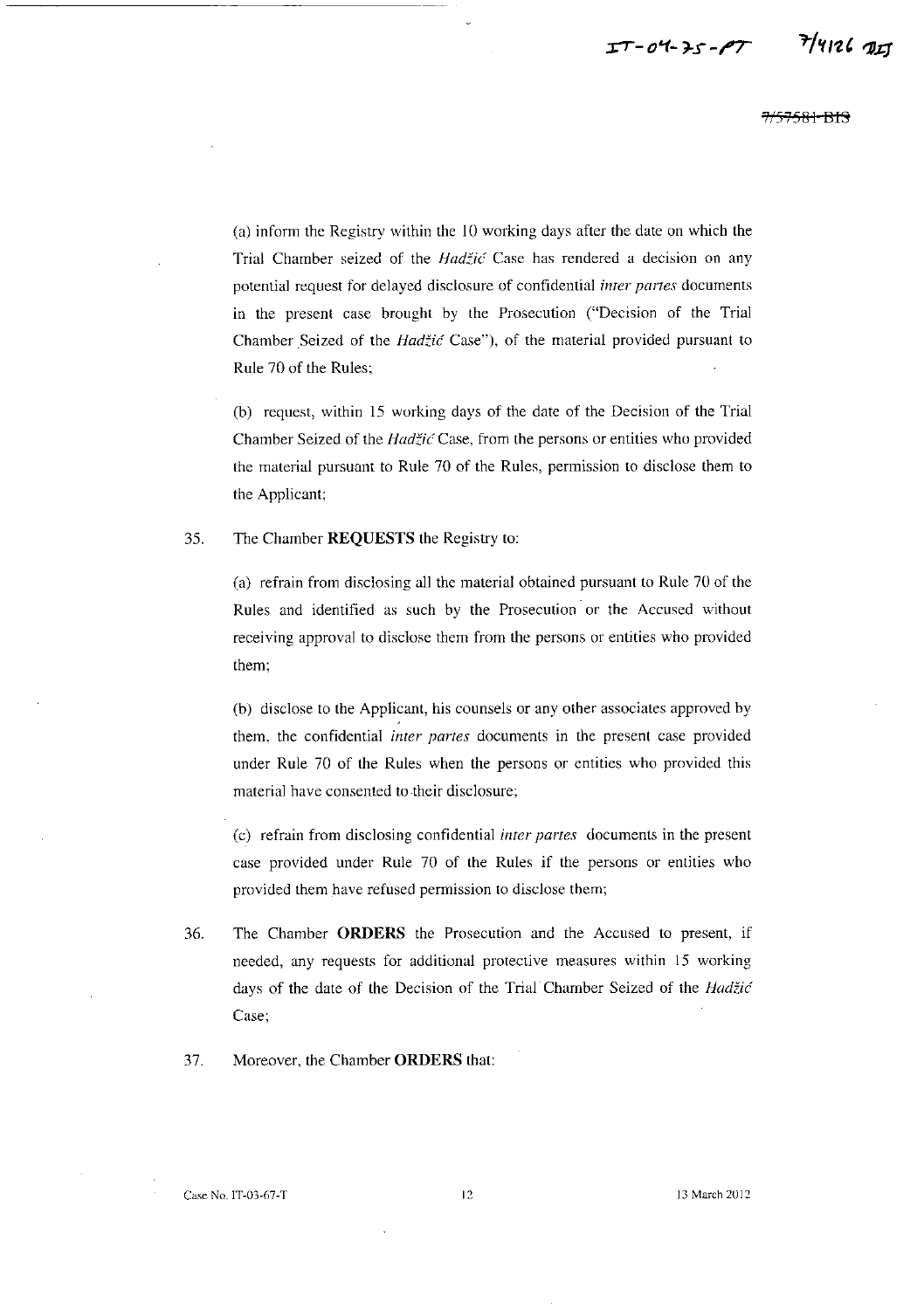$IY-0Y-75-PT$  6/4126 TO

<del>6/57581 BH</del>S

(a) if no additional protective measures are sought within 15 working days of the date of the Decision of the Trial Chamber Seized of the *Hadžić* Case and if the said documents have not been identified within 10 working days of the Decision of the Trial Chamber Seized of the *Hadžić* Case by the Prosecution and Accused as having been provided pursuant to Rule 70 of the Rules, the Registry shall disclose to the Applicant and his counsel and any other associate approved by them, all the Documents for which delayed disclosure has been sought;

(b) if additional protective measures have been sought, the Registry shall refrain from disclosing the documents in question until the Chamber rules on these requests.

## C. On All the Material to Be Disclosed

38. The Chamber ORDERS that all the protective measures ordered previously in the present case continue to apply to the confidential material filed *inter partes*  disclosed by the Registry.<sup>38</sup>

39. The Applicant. his counsel and all other associates who have been authorised to examine the said material, shall refrain from:

(a) disclosing to third parties the identity of witnesses, their address, their written statements, transcripts of their testimony, exhibits or any other information that could lead to their identification and that would contravene the existing protective measures;

(b) disclosing to third parties any confidential evidence, either documents or other material, or from revealing, in its entirety or in part, the content of any confidential material in the present case;

(c) contacting any witnesses whose identity is protected.

40. Should the confidential material be disclosed to a third party, for the purposes of the preparation of the Applicant's defence, with the approval of the Chamber, any

Case No. IT-03-67-T 13 March 2012

<sup>3~</sup> *See supra,* para. 27.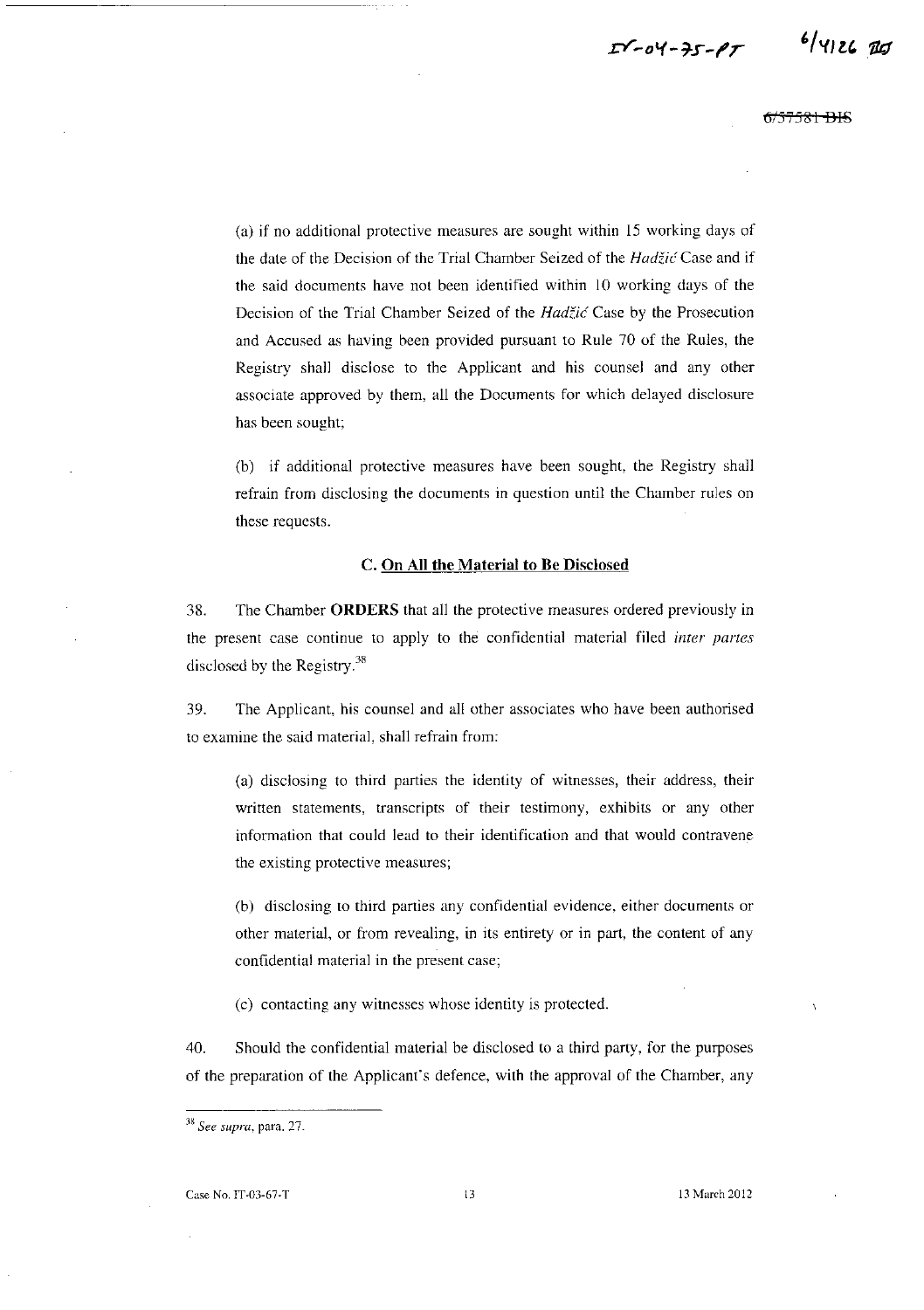#### <del>157581 BIS</del>

person who receives it must be informed by the Applicant or his counsel that they are **not permitted to copy, reproduce or make public, in its entirety or in part, any confidential information, or to disclose it to** any other **person. Moreover, if a person receives one of these documents, he must return it to the Applicant, his counsel or any**  other person approved by them, as soon he no longer needs it for the preparation of his defence,

41. With reference to the preceding paragraphs, third parties exclude: (i) the Applicant; (ii) his counsel; (iii) any associate who has been approved by the counsel to examine the confidential material; and (iv) Tribunal staff, including members of the **Prosecution.** 

42, If the Applicant's Counsel or a member of the Defence team allowed to examine the confidential material withdraws from the Hadžić Case, he will return to **the** Registry all **confidential material that was sent to him in accordance with this decision.** 

43, The Chamber **DENlES** the Motion in all other respects,

44, Presiding Judge Antonetti hereby attaches a separate opinion,

**Done in English and in French, the French version being authoritative.** 

/signed/ Jean-Claude Antonetti Presiding Judge

Done this thirteenth day of March 2012 At The Hague The Netherlands

ISeal **of the Tribunal]** 



Case **No. IT-03-67-T** 14 **13 March 2(J 12**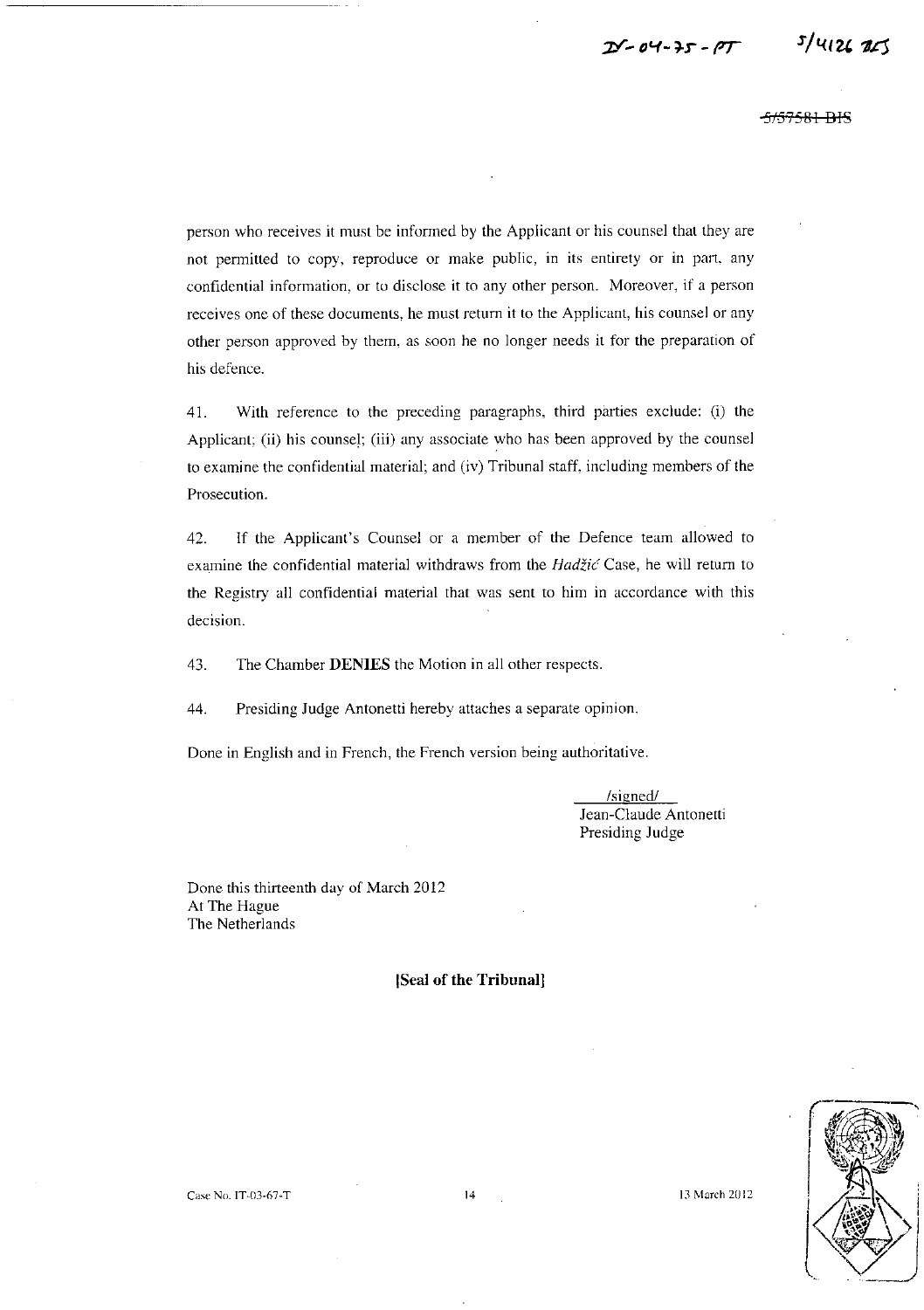$D - 04 - 75 - 77$ 

<del>4/57581 BI</del>S

 $4/4126$  RIS

# ANNEX: SEPARATE OPINION OF PRESIDING .JUDGE JEAN-CLAUDE ANTONETTI

The motion of the Defence of Goran Hadžić is a purely technical motion like the motions of other accused who seek access to transcripts or documents admitted in other cases.

For several years now the Chambers have been seized of this type of motion and have rendered many decision on this matter. $^{39}$ 

In the present case, the Prosecutor has noted in his submission that a number of measures should be adopted in order to ensure better protection of witnesses and the Prosecution case in the Hadžić Case. Therefore, firstly, the Prosecutor does not oppose the disclosure of the confidential information in *The Prosecutor v. Sešelj* Case to the Accused for which he has shown a legitimate forensic purpose, on condition that the Chamber amends the existing protective measures and establishes clear conditions to protect the safety of witnesses and to prevent "un-authorised" disclosure to third parties.

However, the Prosecutor opposes access to the Accused of confidential material that has no probative value in this case and that is not likely to assist the Accused in the preparation of his case.

It also opposes access to any  $ex$  parte documents. The motion does not show that it has reached the high standard required to establish a legitimate forensic purpose.

ln particular, the Prosecutor has requested that the Chamber denies the Accused temporary access to *inter partes* documents that were disclosed confidentially pursuant to Rule 70 of the Rules, which require the prior consent of the person who provided them, and material that requires delayed disclosure pursuant to Rules 69 and

Case No. IT-03-67-T 15 15 13 March 2012

<sup>&</sup>lt;sup>39</sup> Decision of 20 June 2011 on the motion by Radovan Karadžić for release of confidential materials in the Šešelj Case (IT-03-67); Decision of 9 September 2008 on the motion filed by Vlastimir Đordević for access to materials in the *Milutinović et al.* Case (IT-05-87-T and IT-05-87/1-PT); Decision of 7 March 2011 on the motion of Mićo Stanišić and Stojan Župljanin for disclosure of confidential material in the Prlić et al. Case (IT-04-74-T); Decision of 30 September 2010 on Zdravko Tolimir's urgent request for disclosure of confidential materials from the  $Periši\acute{c}$  Case (IT-04-81-T).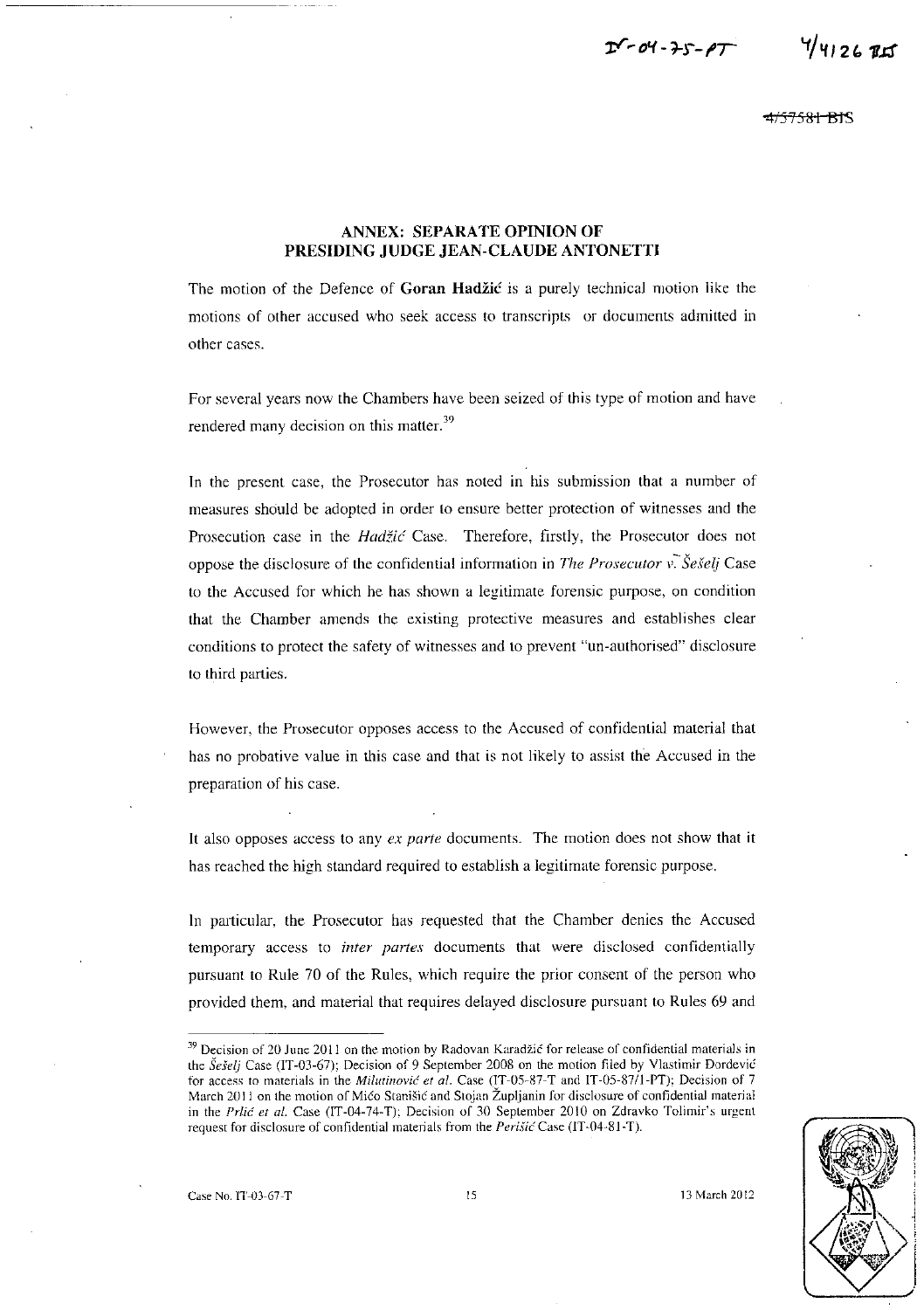3/57581-BIS

75 CH) of the Rules. The protective measures granted to witnesses in *The Prosecutor v. Še§elj* Case must continue to apply in this case.

The Prosecutor's concern is quite legitimate since he does not wish to be hindered in the presentation of Prosecution evidence in *this case,* while preserving the safety of witnesses.

ln the present decision to which I fully subscribe, the Trial Chamber unanimously replied to the Office of the Prosecutor on these points.

As far as I am concerned, I hope through this *separate opinion* to make an additional contribution to the consolidation of international justice aiming to provide maximum protection to witnesses in such a way that justice can operate impartially and that the trial proceeds smoothly.

For a few years now we have been dealing in a number of trials with problems linked to the refusal of witnesses to appear to testify, leading to prosecution for contempt of court which are *costly* in terms of time and energy and to standstill situations; with some witnesses not wanting to testify in certain cases, the Prosecution is consequently obliged to withdraw them. $40$ 

ln addition, we have been confronted with some reasonably novel situations in which witnesses called by the Prosecution suddenly declare themselves to be Defence witnesses. In this muddle, the Judges have sought solutions most appropriate to the situations thus created, by using means available in the Rules.

The solutions found do not, however, seem to me satisfactory in respect of the desired aim. the revelation of the Truth.

Theoretical1y, when the Prosecution has chosen to call a witness who, in its opinion, would be a Prosecution witness, it should not be hindered by witnesses changing their

Case No. IT-03-67-T 16 16 16 17 13 March 2012

<sup>40</sup> Milan Tupajić was convicted for contempt of court to two months in prison *(The Prosecutor v. Radovan* Karadžić, Case No. IT-95-51l8).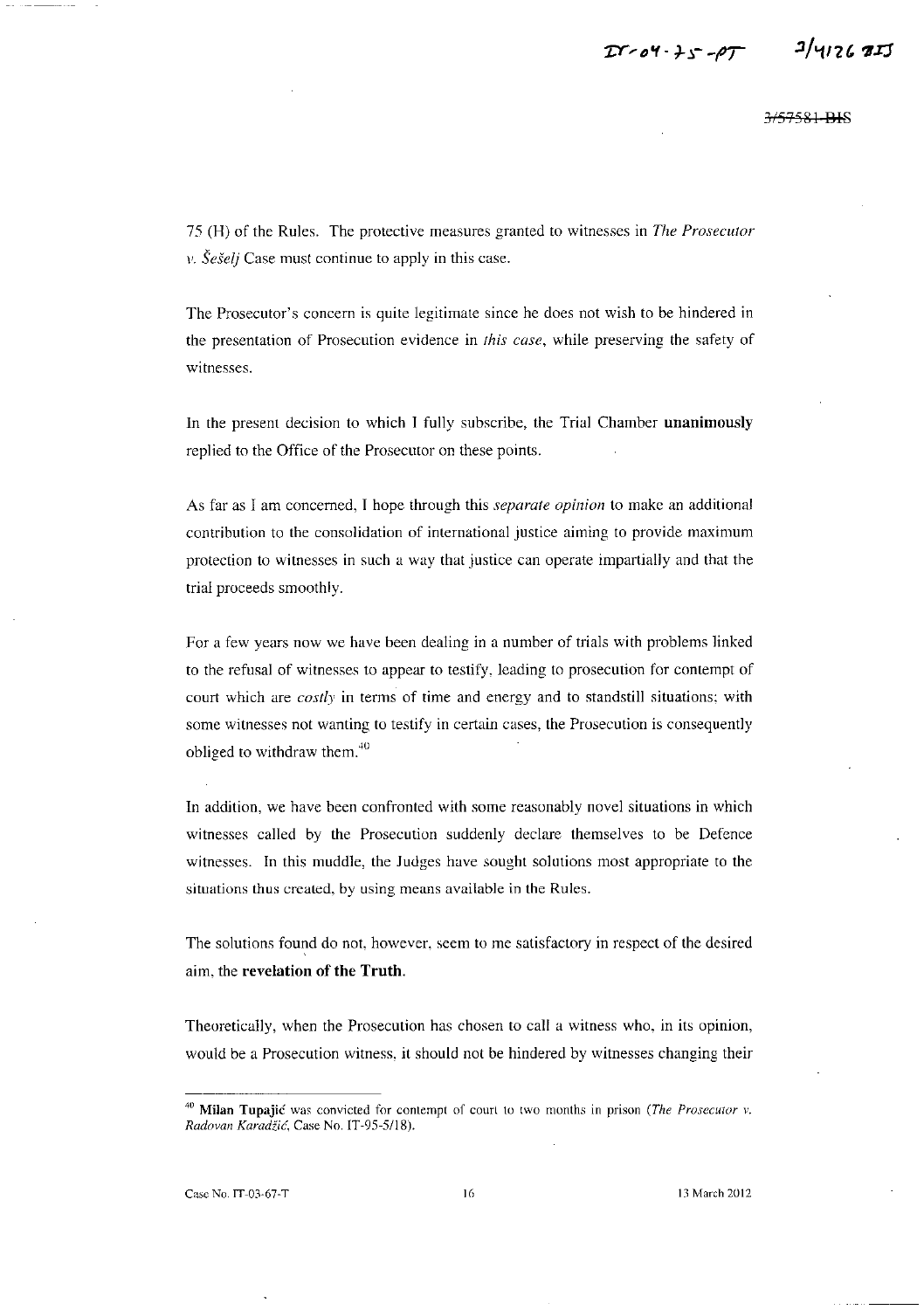<del>2/57581-BIS</del>

 $2/412671$ 

mind for unknown reasons and it also has at its disposal, when it deems that a witness muy be being harassed or intimidated, protective measures defined under Rule 75 of the Rules including the relocation of the witness so that he can evade any harassment or intimidation.

Despite these measures, we have had in some cases situations where a witness relocated to the United States has created difficulties with regard to testifying. Therefore, there is a real problem here which should be examined in advance in order to discover the true causes.

First, it is clear that, more or less as soon as it has examined the Indictment in detail, the Defence knows the position or identity of witnesses who may have given preliminary statements to the Office of the Prosecutor' and may be tempted, as permitted under the common law system, to contact these potential witnesses *formally or informaU\'* without the Office of the Prosecutor even knowing about it.

Equally, because of the 65 *ter* List and the deadlines for the disclosure of documents and the identity of a witness, it is possible that in a very short time span, there is *technically a possibility* that the protected witnesses in question are subjected to intimidation or harassment or not even intimidation or harassment but simply to receiving telephone calls like: *"We hear that you are planning to testify."* 

This type of situation could be avoided if the Rules allowed the Prosecution to reveal the names of protected witnesses and related documents in its possession only on the day the witness arrives to testify in order to avoid any interference with him; at that point this would guarantee completely that nobody would be able to approach him before he comes to testify ...

The Council of Europe's Parliamentary Assembly has dealt with this issue and the report entitled "The Protection of Witnesses as a Cornerstone for Justice and Reconciliation in the Balkans" takes stock of this question.<sup>41</sup> It is also worth noting

<sup>&</sup>lt;sup>41</sup> Council of Europe "The Protection of Witnesses as a Cornerstone for Justice and Reconciliation in the Balkans", Report of 12 January 2011, Doc. 12440.